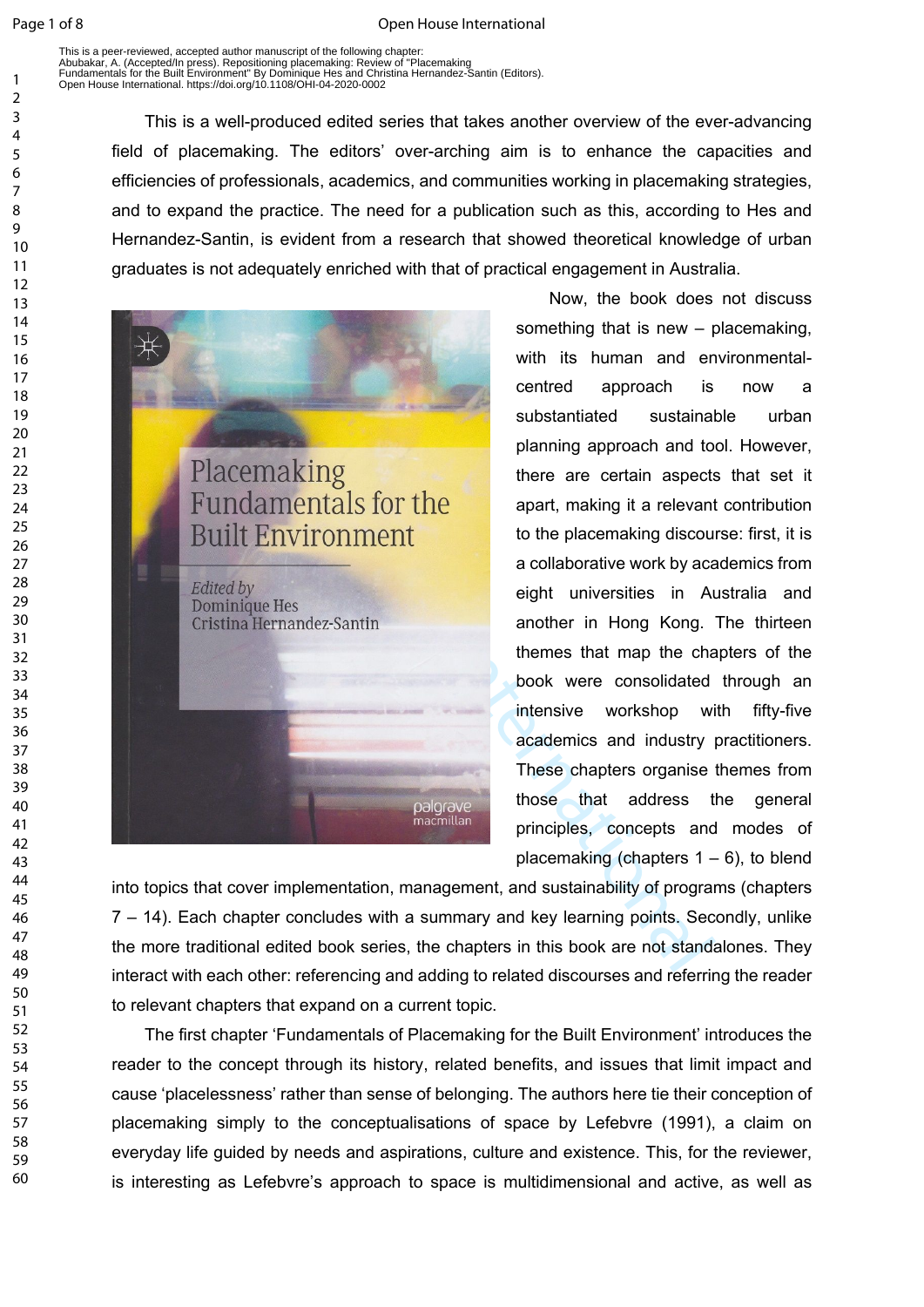implicit (to the individual). The history traces placemaking's origins from the Project for Public Spaces (PPS) in the United States and protagonists that drove placemaking forward – Jane Jacobs and William Whyte for instance. As a practice, however, the authors link placemaking's manifestation to 17th century Edo period, japan -- the artful naturalness, *shakkei* (borrowing natural scenes), and natural environment and sociology of street life. Political manipulation, as noted by the authors, is a real challenge for effective placemaking, extending the discourse to aspects of social justice and opportunities creation.

Social proton and opportunities contain.<br>
2 People in Place: Placemaking Fundamentals' further expands or<br>
2 People in Place: Placemaking Fundamentals' further expands or<br>
and Mi Fu Tuan. The authors further capture theor Chapter 2 'People in Place: Placemaking Fundamentals' further expands on the concept of placemaking and its principles of connecting people to place. It starts with a brief review of what 'place' means, gathering insight from relevant place theorists that include Christian Noberg-Schulz and Yi Fu Tuan. The authors further capture other proposed conceptions of meaning of place, and the link between enhancing place identity and the United Nation's sustainable development goal 11. Its principles are well placed to guide well balanced and beneficial place-based programmes. With a focus on context-specific placemaking strategies, the authors propose the Place Agency Placemaking Framework (5Ps), a collective suite of possibilities that can be creatively combined and include: (a) people, as fundamental agents of change; (b) process that is bottom-up, asset-based, and purpose driven; (c) product/projects that have multidimensional benefits and impacts; (d) programmes, whether short or long term, which generate lasting connections between people and place; and (e) progressive understanding, assessing, and learning from place values and intervention outcomes.

Chapter 3 ''Nature in Place: Placemaking in The Biosphere' provides a platform for embedding placemaking with nature. Emphasis on designing with nature in placemaking is not something new (see Gifford, 2002). Here, however, the authors' focus is on community engagement via the values they uphold, priorities, and degree of interest towards embedding nature in their daily place – a social-ecological perspective. The chapter moves on to define what 'social' and 'ecological systems' are and how they natural work interactively to support our complex living patterns, how sense of place is framed by these social ecological systems determining the degree of place attachment and belonging, and the role of people's stewardship of land and nature (care knowledge, agency) in strengthening the co-creation of well-connected places. These forms of stewardship are not new to, and deeply entrenched in, the Australian Aboriginal culture. With reference to chapter 2, the authors re-calibrate the 5Ps to a framework of embedding placemaking with nature, with tips on what to do with community members and what to look for to implement these strategies.

Moving on from this, chapter 4 'There's No Place Like (Without) Country' takes the reader into the complex world of the Australian Aboriginal people: on the one side is their rich culture, deeply entrenched in nature, ancestry and stories. These capture the fluidity of time past,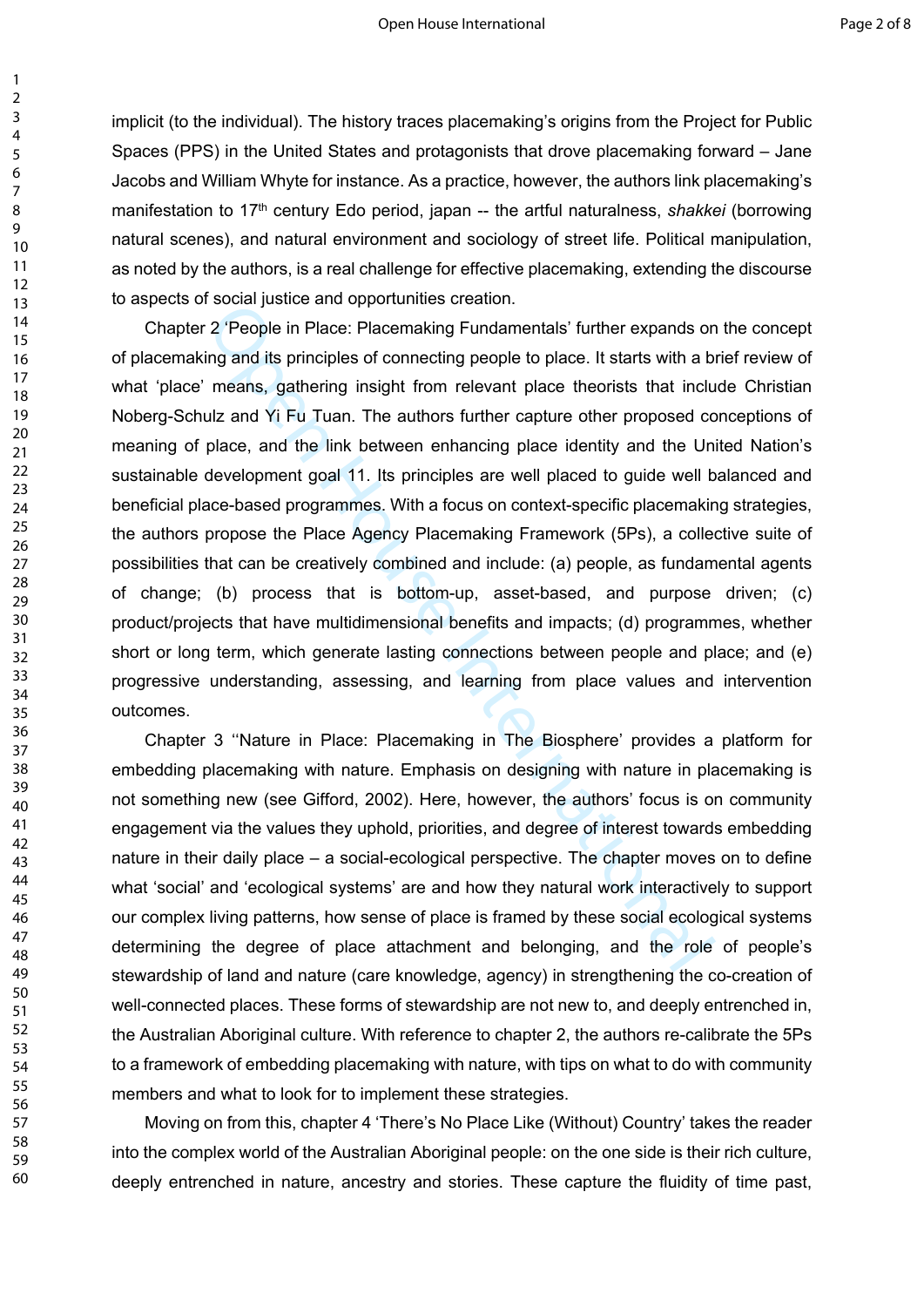present, and future literal knowledge of the people that add depth and uniqueness to the Australian culture as a whole. On the other side is their continuing struggles for place and identity post-colonisation, and how these have translated into some vibrant placemaking initiatives and policies. Rather than site, the authors work with the concept of 'Country'. For the Aborigines, Country is not limited to discrete space, people, infrastructure, but include peoples' stories, experiences (including those of the ancestors), and every aspect of nature she comprises – a spiritual entity. The authors argue for 'making place' where imminent versions of every self are projected, rather than 'placemaking.' They use the story of Wann Country (the Sydney Olympic park) and a collaborative placemaking initiative – the Miluni Songline, to exemplify this. Here, the language changes for the reader to become more folklore than academic. The people's stories and nature are main elements used in the project design and captured in outcomes. Engagement, they emphasise, is active, interactive, and always on field. For this reviewer, the chapter brings a fresh perspective to understanding community, and aligns with strategies for placemaking discussed in Hamdi (2010).

Some a symmal change them in placemaking into minality placemations wery self are projected, rather than 'placemaking.' They use the statement of sydney Olympic park) and a collaborative placemaking initiative exemplify th The next chapter 5 poses the question 'Community Engagement: What Is It?' The Author's aim is to present key tenets and processes of community engagement, which are essential to placemaking especially in the fast-paced, social media dominated times we live in. It starts by trying to define 'community' as a first step to identifying the appropriate mode of engagement to maintain 'buy-in' with the community. The relevance of understanding community is highlighted in many a work on placemaking like the seminal by Sanoff (2000), and in the chapter by Brower (2005). Community exist in multiple dimensions and there is still no standard agreed definition for it. The author then highlights what community engagement is and some relevant principles, the stakeholders, and strategies for choosing relevant tools and techniques with examples – some well-known 'old faithful's' and other new digital ones. The next steps are to ensure one has additional skills for managing different cultures and risk management, in addition to learning on the job.

Accordingly, chapter 6 focuses on the role of two key stakeholders in the networked governance of place: 'Local Governments and Developers in Placemaking: Defining Their Responsibilities and Capacities to Shape Place'. The main aim is to understand why they value placemaking, and to support design teams in effectively engaging with them. The authors fulfil this aim through two case studies and includes interviews with placemakers working with government, private, and community sectors: (a) the Town Team Movement in Perth, and specific to this, the Beufort street network, and (b) the town team Inglewood on Beufort, which has fostered one of the most successful night markets in Australia. In summary, government stakeholders in Australia continuously, seek and see the value in working with community organisations, especially where their own capacities are limited by resource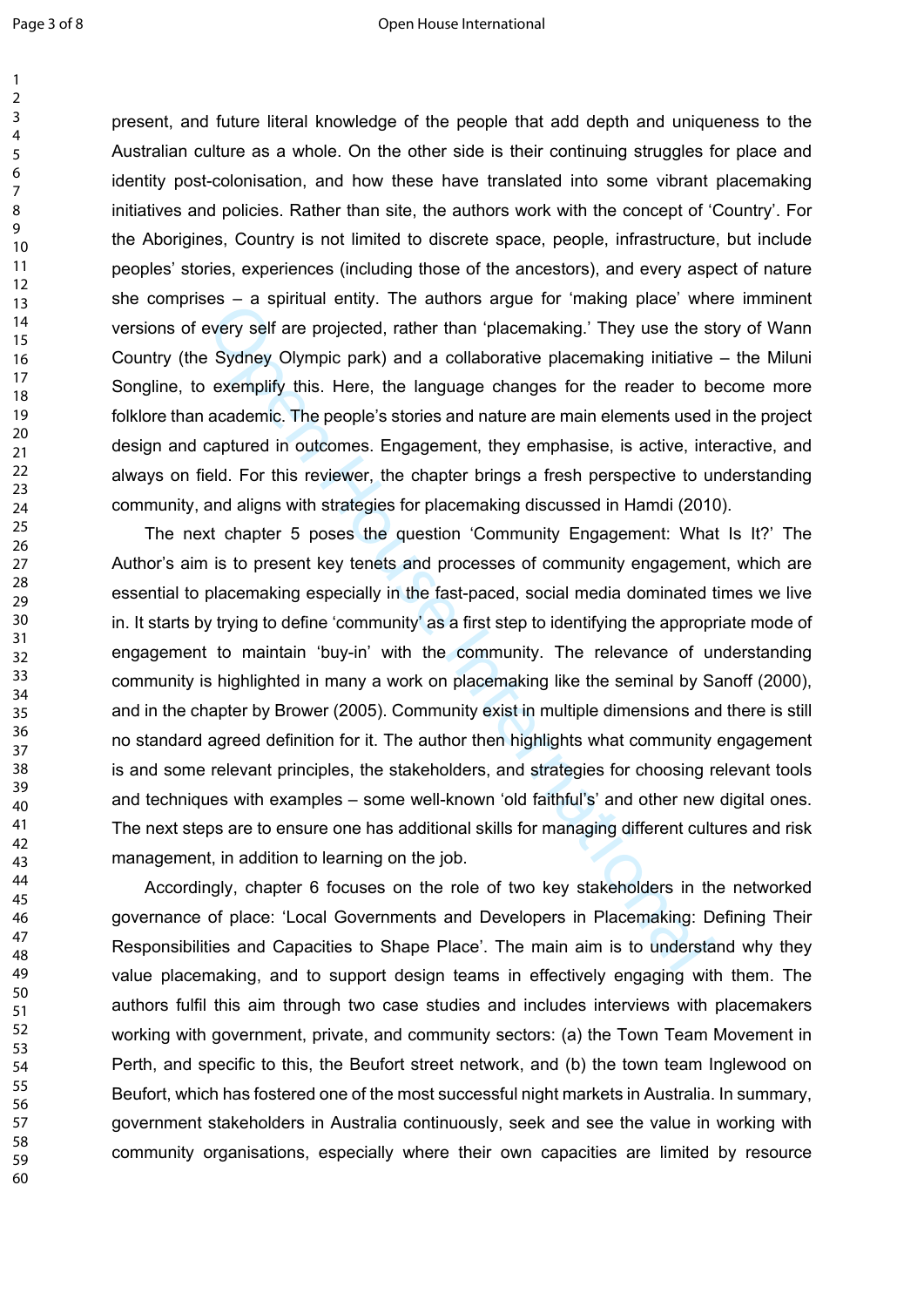challenges; whilst for developers, it presents an opportunity to make profits for shareholders whilst being socially responsible as well.

In chapter 7, the topic 'Design for Change: An Adaptive Approach to Urban Places' provides another perspective on socio-ecological systems discussed in chapter 3, a dynamic and ever-changing concept. For the author, the understanding of, and strategies for placemaking in the context of urban transformations is essential to designing for resilience; however, this is still an underrepresented area of study. The discourse here can be related to arguments and ideas explored in for instance Thwaites et al. (2007). The chapter then goes on to identify four adaptive design strategies for urban change: transdisciplinarity, multifunctionality, incremental change, and resilience (here bypassing the more traditional theory, as in Holling (1973), to more recent practical discourses, as in Walker and Salt (2012)). These design strategies are then tested against a timeline case study of the greenway project in inner Sydney. For this reviewer, more experiments like these are, in truth, needed to better understand urban transformation and properly inform policy.

So som an announculous and a cost of the synthic metallong and ideas explored in for instance Thwaites et all. (2007). The chaptify four adaptive design strategies for urban change: transality, incremental change, and resi In the same vein, chapter 8 also looks at the time factor in placemaking projects, with a focus on enhancing 'Economics of Place' through simple analysis, however. Projects need to be financially viable and at the same time accrue benefits (economic, social, and physical) for both community and government. The chapter starts by reviewing relevant literature on the value impacts of placemaking. It then outlines four approaches that can be used to assess placemaking's value: (a) cost benefit analysis – when to measure, timeframe as projects mature, what to measure, and project boundary or area; (b) economic modelling with steps; (c) the willingness to pay with processes; (d) and financial analysis. The authors also discuss what a business case is and in the context of placemaking. Australian states in general are now actively engaged with ensuring business case requirements for placemaking projects are fulfilled.

Placemaking 'Project Implementation' is explored in chapter 9. The authors present three case studies of small, medium, and large-scale projects with the aim of highlighting the diverse nature of placemaking activities in Australia. They also refer to and highlight how the chapter focuses on the 'process,' 'product,' and 'programme' aspects of the 5Ps framework (chapter 2). The chapter starts by outlining what an implication framework is and its relevant parts, through which the case studies are discussed – governance, stakeholders, resources, timeline, and maintenance. Aspects covered here also include the business case (chapter 8) for the projects. In all, key to good project implementation are engaging people, place values, good funding, and time management strategies that allow projects to evolve.

Following on, chapter 10 introduces 'Leadership in Placemaking' implementation with the aim of supporting stakeholders to navigate the complex management process. This follows an argument that in placemaking, seldom are the skills required to initiate, design, and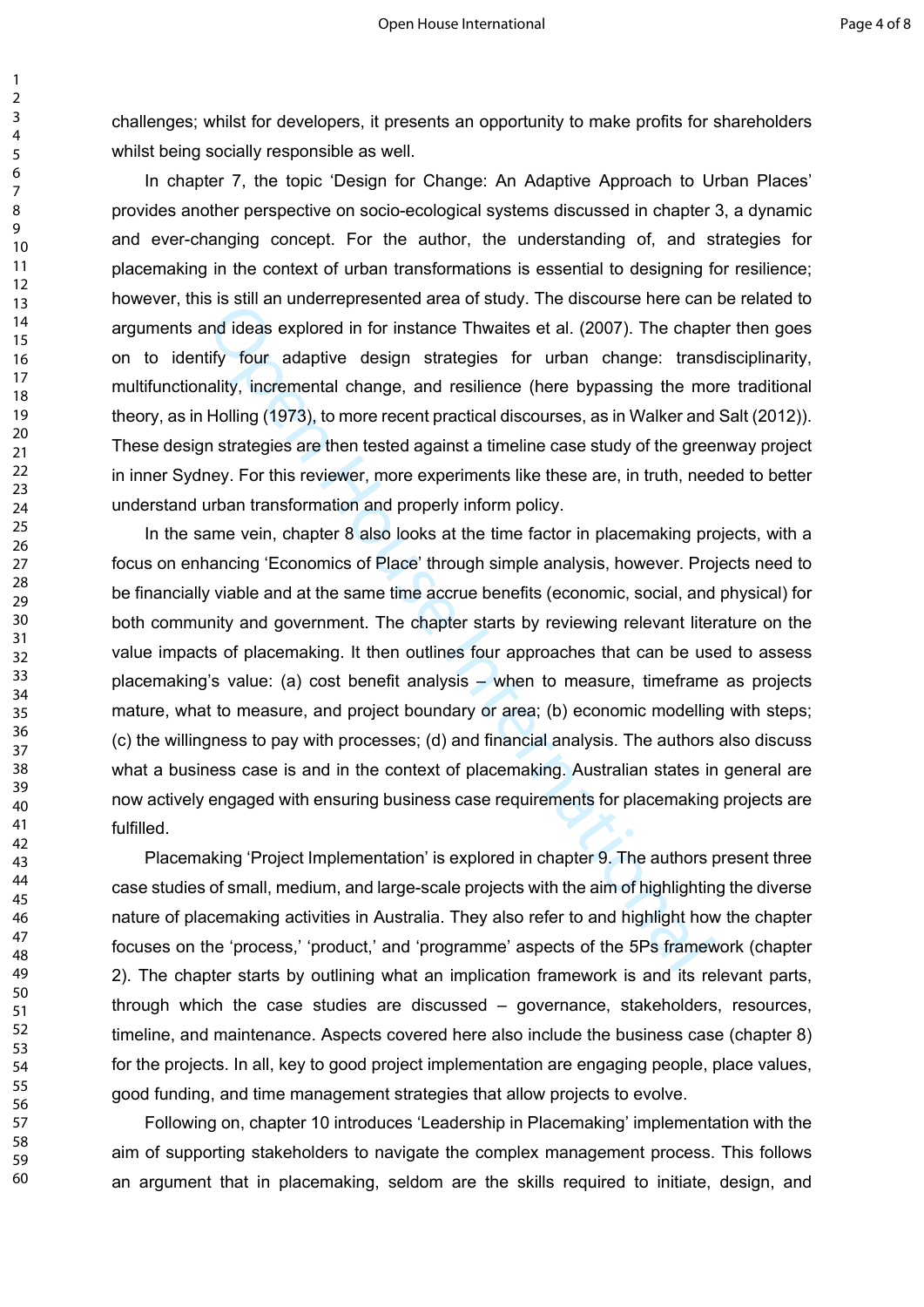efficiently run projects discussed. The author starts by providing a brief background of leadership in context of the traditional, contemporary and transformational, and situational theories and frameworks. For him, placemaking is dynamic and, therefore reliance on particular individuals is a risk. He proposes a new framework and tool – Leadership in Placemaking Reflective Tool, for a distributed form of leadership in placemaking. A clear outline of how this is developed is also presented. The author then reflects on case studies presented in the book through this leadership tool to draw out common strategies, lessons, and what are required to skilfully engage with stakeholders. For the readers is an invitation to reflect on their own capabilities.

The book then looks at how regulatory systems influence the production of place and decision making in chapter 11: 'The Systems of Place Agency: Adaptive Governance For Public Benefit. Project governance plays an active role in placemaking, from its inception to delivery and maintenance. Key terms for site-specific governance are first defined followed by a list of proposed tactics that can be used to leverage governance for public benefit depending on the politics and power dynamics of place. The conceptual framework, relevance, and implication of these tactics are discussed through a series of Australian and international case studies. Essentially, whatever approach to placemaking is taken (top-down or bottom-up), or political and structural mechanism a city is run on, the objective is public value requiring consistent, multi-scaled, and multi-tiered endeavours.

are book unrough and stateshing toom to star the reading the required to skilfully engage with stakeholders. For the readers is a required to skilfully engage with stakeholders. For the readers is a reference of policities Chapter 12 diverts into digital placemaking  $-$  'DigitalXplace'  $-$  an emerging area of practice and research. The title, according to the authors, is a fashionable *collab* of digital and place, and their non-use of placemaking in the topic is deliberate. They argue for a reevaluation of the concept as it is being monopolised by private developers and public agencies for profit-making rather than public value. Starting from a review of the varying perceptions of digital placemaking, the authors proffer a definition whilst considering the range of possibilities in its application. The many dimensions of digital placemaking and its application, tools, use of social media, associated approaches (workshops, focus groups etc.), implications and impacts are then explored through four local (to Australia) and international case studies. For the reviewer, this chapter covers an emerging and fast transforming trend with the innovative technological developments at designers' disposal. It opens paths for new research, reassessments, and interrogations of the dynamics between designers, people and behaviours, and even ethics.

Chapter 13 takes the reader back to the topic of enhancing place attachment for people. It explores strategies for 'Place Evaluation: Measuring What Matters by Prioritising Relationships,' as projects need to be in-depth with greater inclusion of intangible benefits of place. This evaluation is necessarily at four levels of input, output, outcome and legacy. The authors focus on the benefits of evaluating places, relevant tools in the process, and its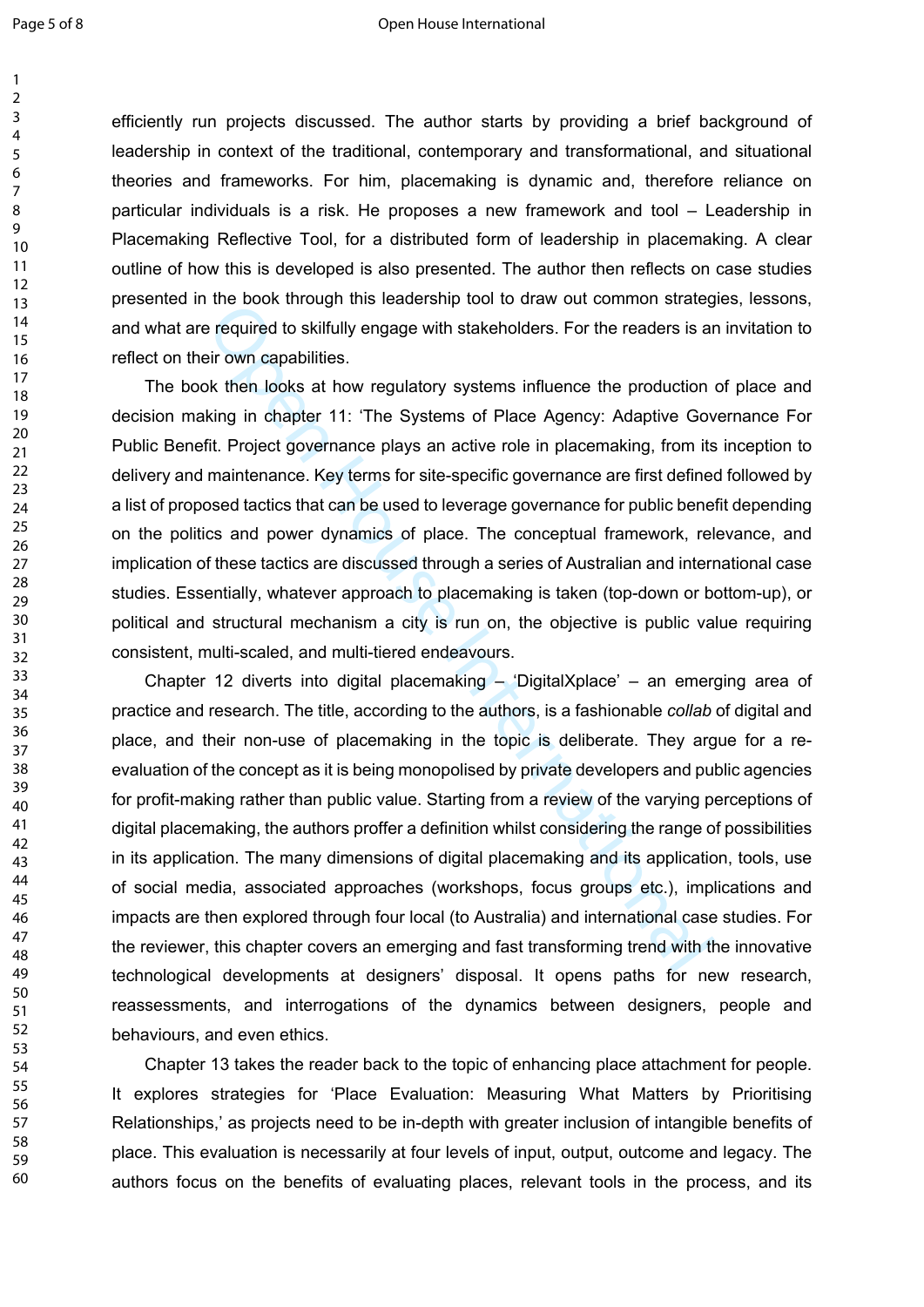implication. They propose a comprehensive four dimensions of place framework (FDP), which they use to evaluate seventy-two place evaluation tools, followed by the theories and concepts that underpin their proposal. The applicability of the FDP is presented through a case study of a collaborative Living pavilion project.

The last chapter 14 further extends the topic of community engagement and connecting with the environment discussed in chapters 3 and 5. It begins simply by highlighting a basic reality: urban places and all that are developed within them, their significance, functions, and continued usefulness require the active engagement of people. For this reviewer, the publication by Habraken (1998), would have been a valuable reference here. The author then sought to show how art can become a sophisticated tool for reconciling tensions caused by historical invasions of indigenous space and place in Australia. This is done through an extensive literature review of placemaking and art as a process, and three documentary and case study analysis of community engagement via public art. These include examples of coastal place community engagement via public art, the use of art as resistance or social action for indigenous connection to place, and community urban renewal via public art.

places and an unature curvely whannel ment, then suggement of people. For this rest<br>difference and an unature curve expansion of people. For this represent<br>or thow how and can become a sophisticated tool for reconciling te Overall, this book is a recommended read for academics and practitioners as well as policy makers. For this reviewer, the print type is a good size and comfortable to read. Some of its greatest contributions to an already established paradigm that is continually advanced lies in its collaborative and interactive nature; furthermore, in the way it covers seldom discussed topics in placemaking, like its economic analysis, leadership, and governance. However, one finds overlaps in the discourse between chapters, for example, on the aspect of engaging people, place, and nature in placemaking. Whilst at times, the author(s) build on and refer readers to topics in succeeding chapters. These are issues that may not have become evident where it not for the interactive and collaborative nature of the book chapters. Nonetheless publications like these that traverse topics for place improvement are ever more necessary as both global and local stakeholders continually strive to maintain lively and resilient cities. It is in this vein that the reviewer would have liked to see the research and application of ideas in the book extended to vulnerable urban contexts in developing world regions. Perhaps this can be an endeavour that can follow from the publication, drawing in international collaborations and learning platforms.

## **Bibliography**

Brower, S., 2005. Community-Generating Neighbourhoods, in: Martens, B., Keul, A.G. (Eds.), Designing Social Innovation. Hogrefe & Huber Publishers, Cambridge. Gottingen, pp. 273–280.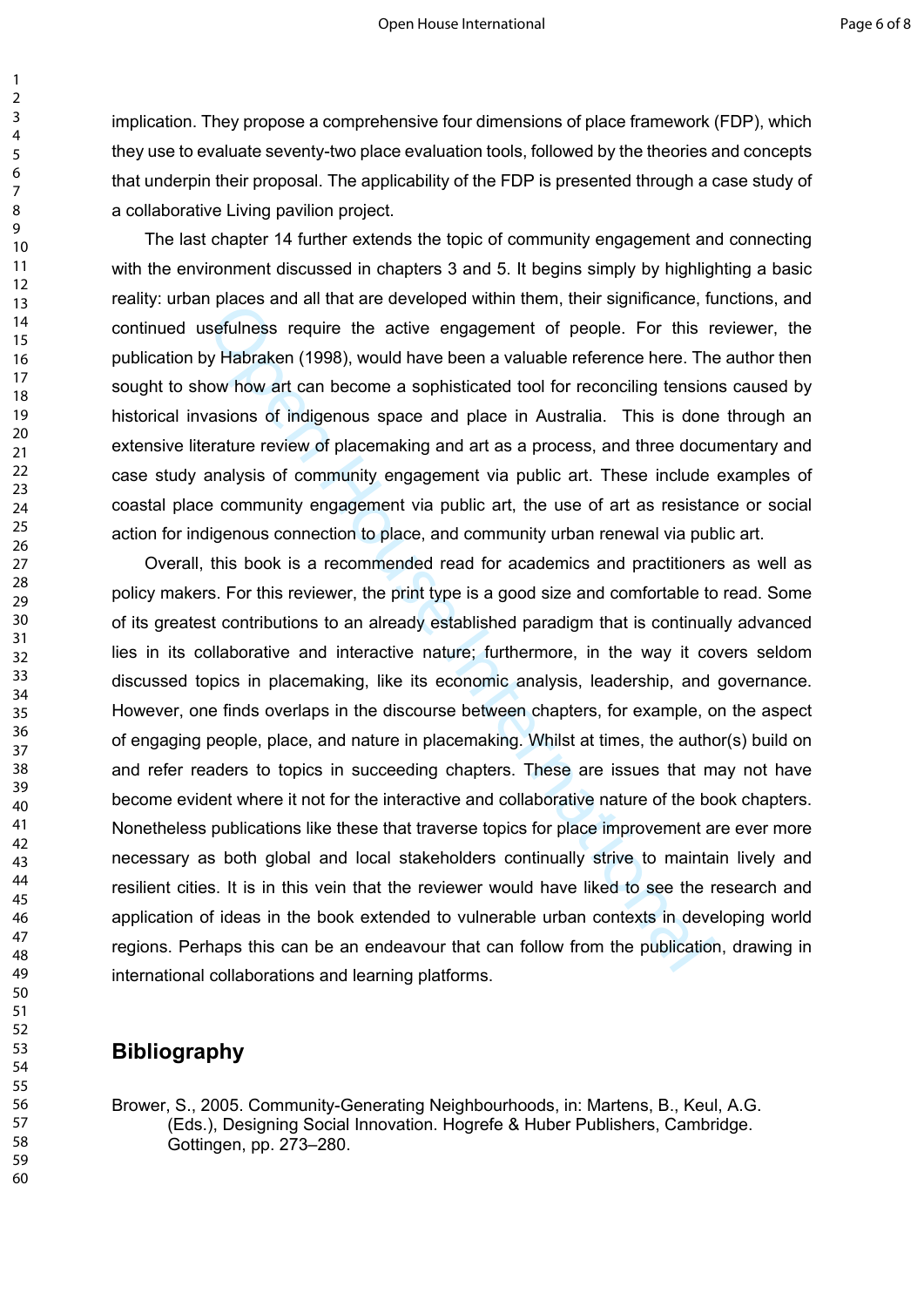- Gifford, R., 2002. Environmental Psychology: Principles and practice, Third. ed. Optimal Books, Canada.
- Habraken, N.J., 1998. The Structure of the Ordinary: Form and Control in the Built Environment. The MIT Press, Cambridge & London.
- Hamdi, N., 2010. The Placemakers Guide: To Building a Community. Earthscan, London.
- Holling, C.S., 1973. Resilience and Stability of Ecological Systems. Annual Review of Ecology and Systematics 4, 1–23.
- Lefebvre, H., 1991. The production if space. Blackwell Publishing, Malden. Oxford. Melbourne. Berlin.
- Sanoff, H., 2000. Community Participation Methods in Design and Planning. John Wiley & Sons, Inc., New York.
- Thwaites, K., Porta, S., Romice, O., Greaves, M., 2007. Urban Sustainability Through Environmental Design: Approaches to time-people-place responsive urban spaces. Routledge, New York.
- Walker, B., Salt, D., 2012. Resilience Practice: building capacity to absorb disturbance and maintain function. Island Press, Washington D.C. Covello. London.

## **Book Information**

THE ROAD "*Placemaking Fundamentals for the Built Environment*," Dominique Hes and Christina Hernandez-Santin (Editors), Palgrave Macmillan, Singapore, 2020, 326 pages, ISBN 978- 981-32-9623-7